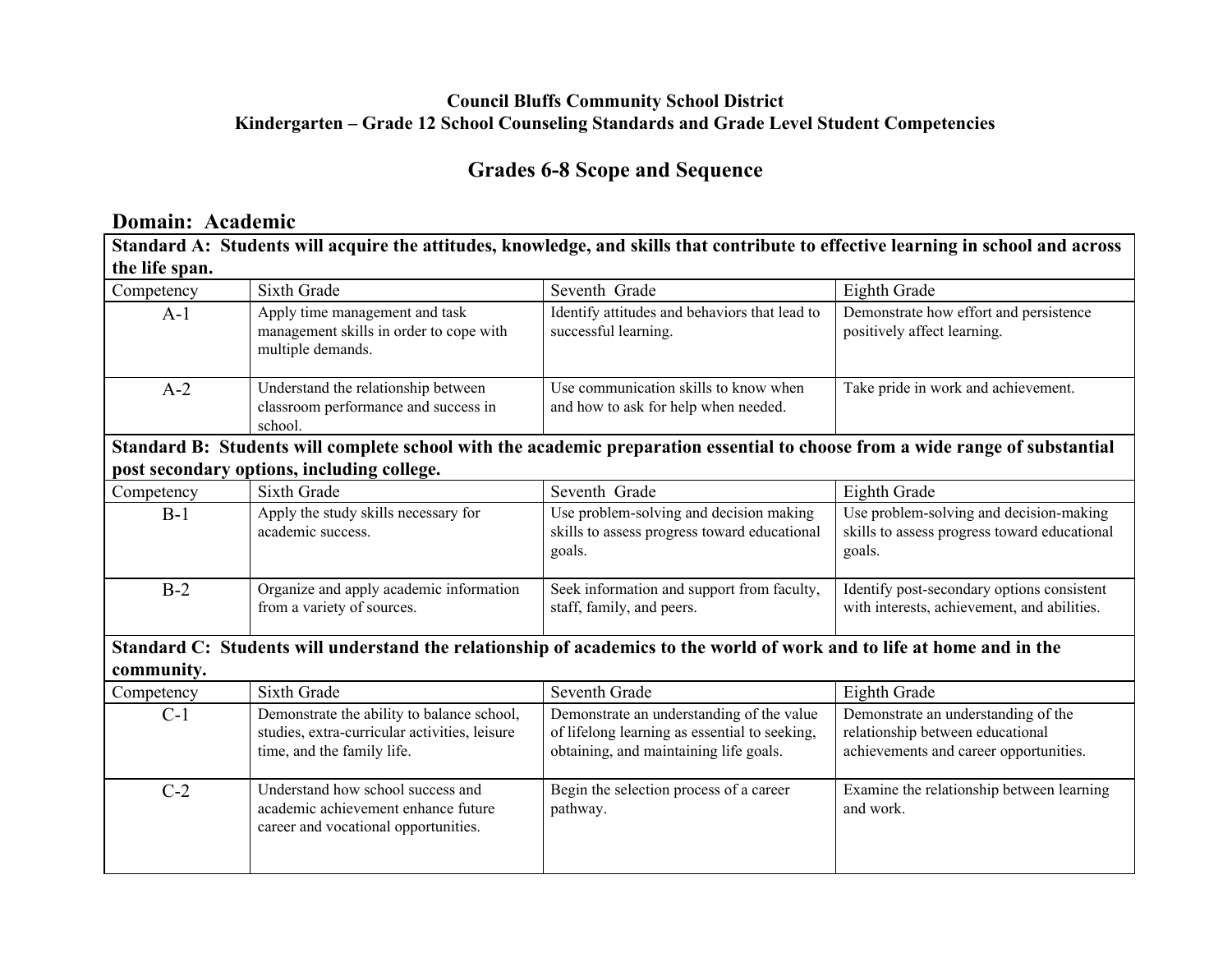### **Council Bluffs Community School District Kindergarten – Grade 12 School Counseling Standards and Grade Level Student Competencies**

## **Grades 6-8 Scope and Sequence**

#### **Domain: Career**

| Standard A: Students will acquire the skills to investigate the world of work in relation to knowledge of self and to make    |                                                                                                                 |                                                                                                     |                                                                                            |  |  |  |
|-------------------------------------------------------------------------------------------------------------------------------|-----------------------------------------------------------------------------------------------------------------|-----------------------------------------------------------------------------------------------------|--------------------------------------------------------------------------------------------|--|--|--|
| informed career decisions.                                                                                                    |                                                                                                                 |                                                                                                     |                                                                                            |  |  |  |
| Competency                                                                                                                    | Sixth Grade                                                                                                     | Seventh Grade                                                                                       | Eighth Grade                                                                               |  |  |  |
| $A-1$                                                                                                                         | Research two career choices.                                                                                    | Develop an awareness of personal abilities,<br>skills, interests, and motivation.                   | Demonstrate the relationship of<br>self-awareness to career opportunities.                 |  |  |  |
| $A-2$                                                                                                                         | Compare and contrast the two career<br>choices and analyze the choices to<br>determine the best match for them. | Complete a career interest inventory.                                                               | Investigate the world of work in relation to<br>the knowledge of self.                     |  |  |  |
| Standard B: Students will employ strategies to achieve future career goals with success and satisfaction.                     |                                                                                                                 |                                                                                                     |                                                                                            |  |  |  |
| Competency                                                                                                                    | Sixth Grade                                                                                                     | Seventh Grade                                                                                       | Eighth Grade                                                                               |  |  |  |
| $B-1$                                                                                                                         | Analyze career data collected for<br>information that will/won't meet personal<br>needs and values.             | Recognize the importance of personal social<br>relationships in school today and on future<br>jobs. | Relate career interests to high school course<br>selection.                                |  |  |  |
| $B-2$                                                                                                                         | Verbalize a comprehensive plan to meet the<br>requirements for their personal career<br>selection.              | Demonstrate awareness of a wide range of<br>career opportunities.                                   | Identify tentative life and career goals.                                                  |  |  |  |
| Standard C: Students will understand the relationship between personal qualities, education, training, and the world of work. |                                                                                                                 |                                                                                                     |                                                                                            |  |  |  |
| Competency                                                                                                                    | Sixth Grade                                                                                                     | Seventh Grade                                                                                       | Eighth Grade                                                                               |  |  |  |
| $C-1$                                                                                                                         | Write a letter of application for a job/career<br>of their choice.                                              | Identify progress in current courses and<br>make connections to success in the world of<br>work.    | Demonstrate skills to work effectively with<br>all multi-cultural and diverse populations. |  |  |  |
| $C-2$                                                                                                                         | Explain how their personal career choice<br>could result in personal satisfaction and<br>increased self esteem. | Understand the expectations of employers<br>regarding personal qualities on the job.                | Relate the importance of interpersonal skills<br>in getting and keeping a job.             |  |  |  |